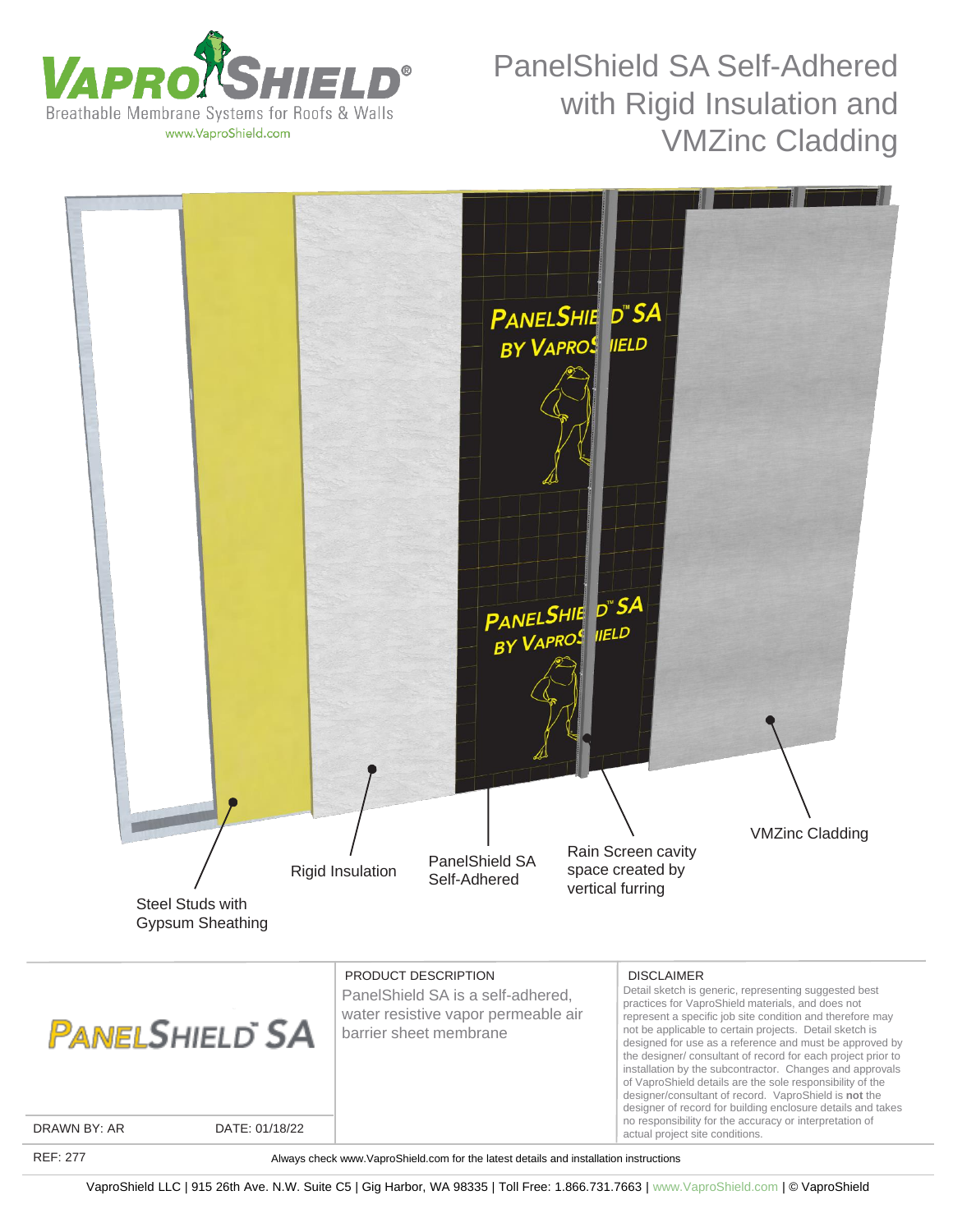





VaproShield LLC | 915 26th Ave. N.W. Suite C5 | Gig Harbor, WA 98335 | Toll Free: 1.866.731.7663 | www.VaproShield.com | © VaproShield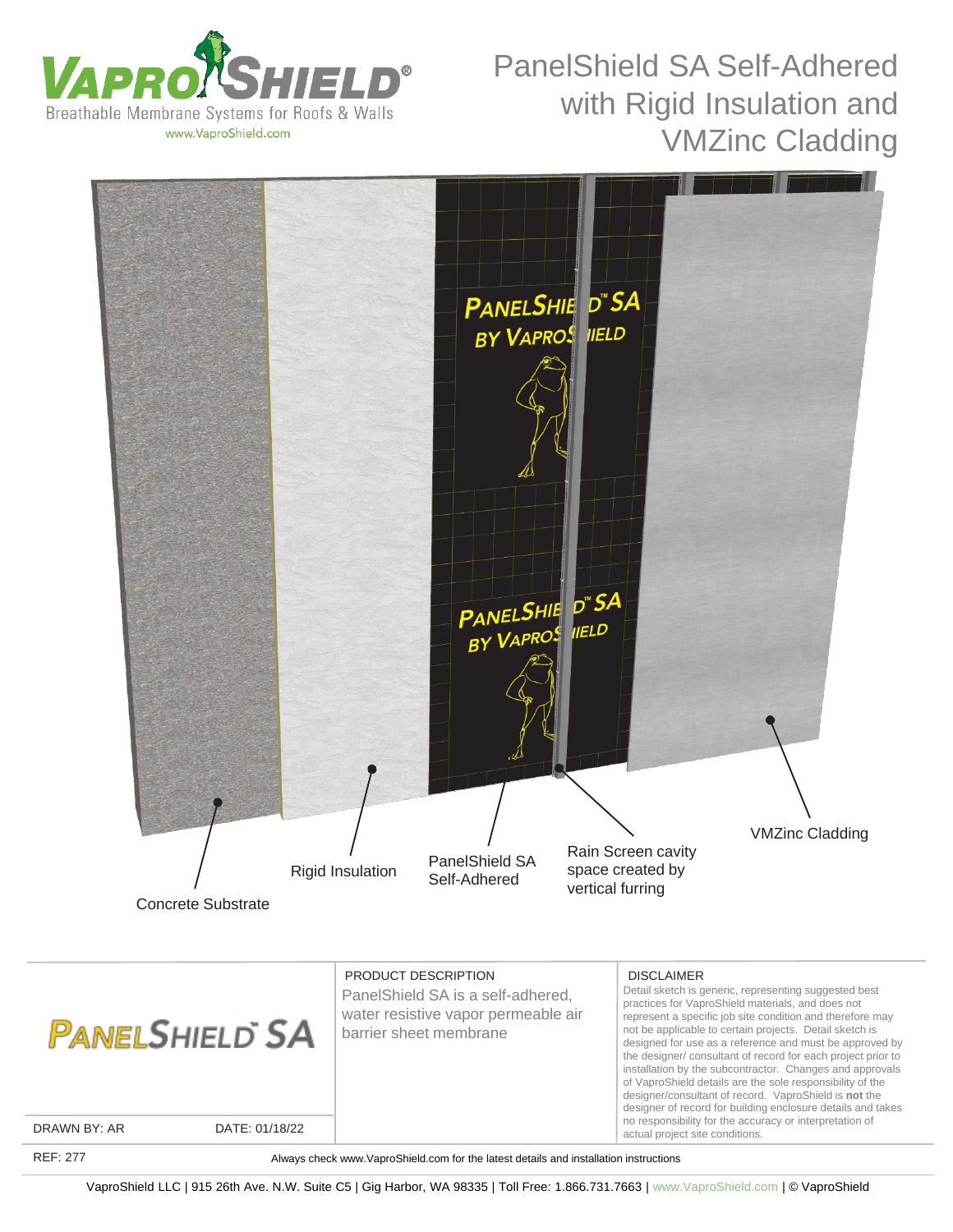